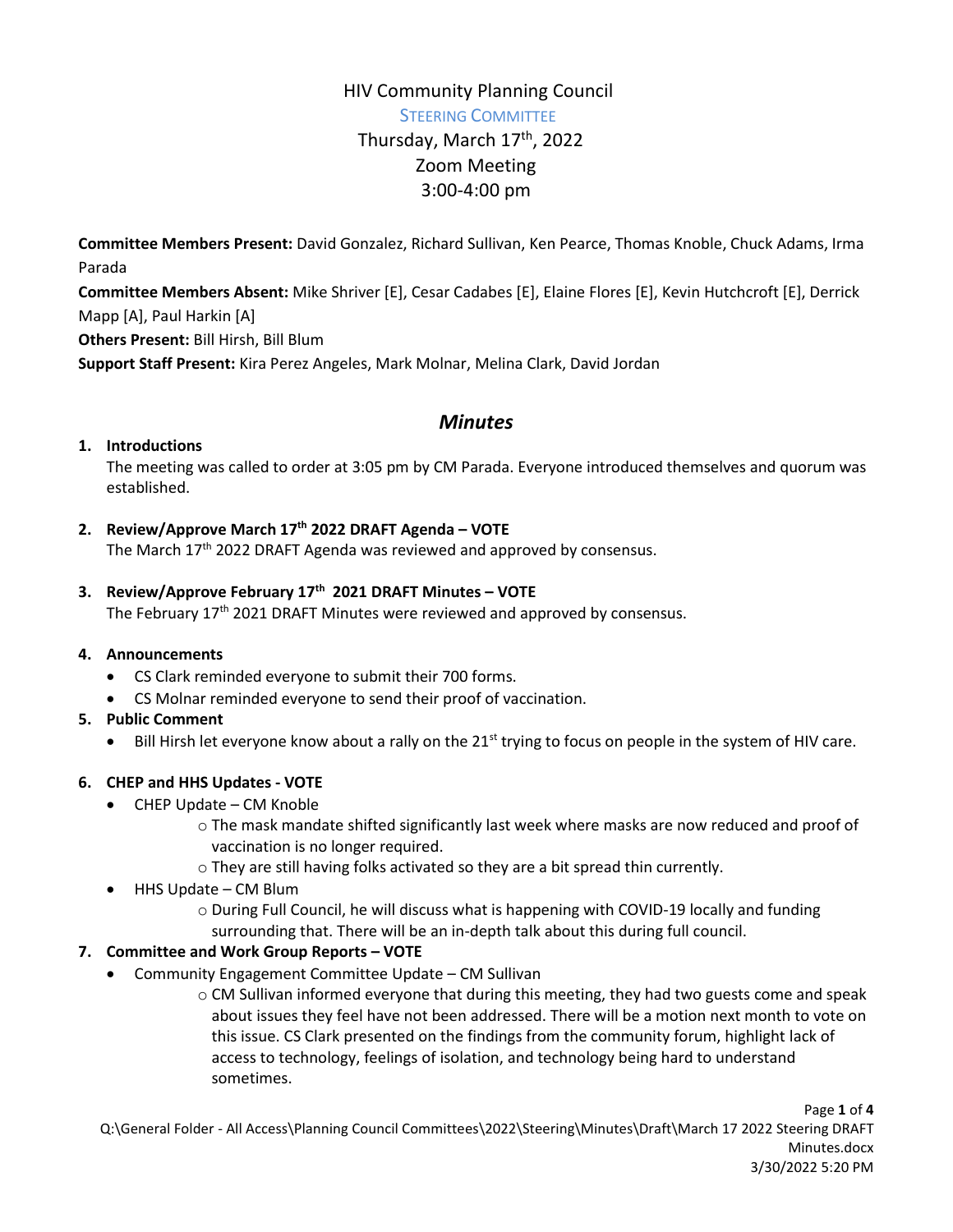- Council Affairs Committee Update CM Adams
	- o CM Adams updated the group that they thoroughly discussed in-person meetings and the HCAP report.
- Membership Committee Update CS Molnar
	- $\circ$  CS Molnar updated the group about folks leaving the council and reviewed one exit interview. They discussed the low numbers of recruitment, ultimately noting how this is a shared responsibility for everyone to recruit members.
- Work Groups Update (PLWH) *did not meet*
	- o CS Molnar lets everyone know that there will be a tie and date scheduled for this group to meet and who shows up, shows up and that will be indicative of whether this group should continue or not.
- Return to In-Person Meetings Update
	- $\circ$  CS Molnar informed everyone that membership agreed to return to in-person meetings, while Council Affairs has not decided yet. 25 Van Ness is a DPH building so the mask mandate does not apply, meaning that council members and folks will have to wear masks. Next month will be the first in-person Steering meeting. CS Molnar asks the question to the group whether they want to have food or not?
		- CM Pearce asks where did the idea of a 2-hour meeting come from?
			- a. CS Molnar answers that he proposes this idea due to the lack or inclusion of food.
		- CM Sullivan suggests starting out with a 2-hour meeting and getting folks back used to the idea of dinner.
			- a. CM Gonzalez and CM Parada seconds this idea. CM Parada highlights the issue of reduced transportation so taking a 2-hour meeting might be a good idea to consider as well as including other voices.
		- CM Blum shared that what they would do is offering to-go meals for folks.
			- a. CM Pearce thinks this is a good idea but mentions that there might be a loss if we try to cram things in.
		- CM Knoble suggests setting an expectation of a 3 hour meeting and hoping to keep it shorter.
			- a. CS Molnar clarifies that they won't lose the money if they do not use it and says that box lunches are doable.
		- CS Jordan asks if there are people who haven't been part of this conversation and should we agendize time in Full Council for this topic. He notes that Europe is currently having to deal with a new strain, so we should keep in mind that in-person might be temporary.

o The group decided that to-go meals would be best and CS Molnar will send out a doodle for folks to vote on whether they would like a 2 hr, 2.5 hr, or 3 hr meeting.

#### **8. Budget Advocacy – VOTE**

- Bill Hirsh reviews the HAPN document and the items on the list:
	- o Backfilling any federal cuts to HIV services
	- o 3% cost of doing business increase
	- o Ask of \$2-\$3 million dollars for the HIV Safety prevention net

o Ask of

- o Ask of \$1,000,000 to address LTS mental health concerns
- o Ask of \$1,000,000 to increase programs especially for a more intense case management program
- o Ask of \$1-\$2 million to support that launch of overdose prevention services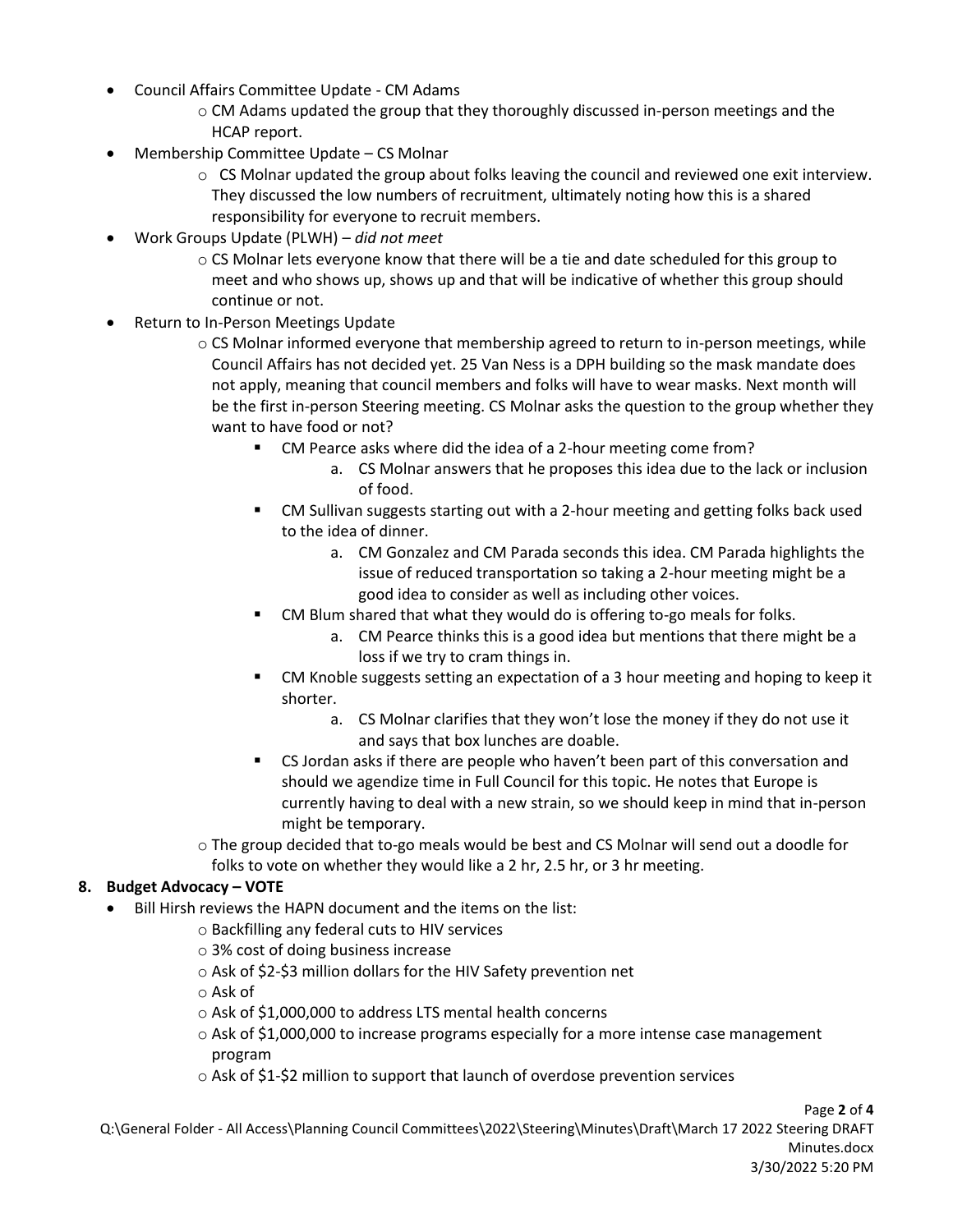#### **Motion: CM Sullivan motioned to support this document.**

#### **Second: CM Adams seconded.**

#### **9. Membership Update**

- CS Clark shared with the group the demographic report where she highlights in which areas the council is under in. She notes the recent departures of members and whether they are service providers, consumers, or government appointees.
	- o CM Sullivan asks what an unaffiliated consumer means?
		- CS Clark explained that you are someone living with HIV utilizing services and not affiliated with an organization that is receiving funds from Ryan White.
	- o CM Parada asks what folks think is the reason as to why recruitment is so hard?
		- CS Clark explains that engaging with the community would usually come from conducting Needs Assessment/ COLA and since the pandemic began, that has been difficult. All networking has really reduced in the last couple of years.
		- CS Jordan adds that many of the people that they would normally be recruiting from have been slammed with work. Youth has always been a challenge and they usually settle for service provider youth to fill that category.

#### **10. Full Council Agenda**

• CS Molnar reviewed the Full Council agenda for March 28<sup>th</sup>.

### **11. Next Meeting Dates & Agenda Items**

*The date of the next Steering Committee meeting is scheduled for April 25th, 2022 from 3:00-4:30 pm at 25 Van Ness.*

#### **12. Adjournment**

• The meeting was adjourned at 4:35 pm by CM Parada.

# **Steering Committee**

#### **HIV Community Planning Council**

#### Roll Call: **P**=Present; **A**=Absent; **E**=Excused; **L**=Leave of Absence Votes: Votes: **Y=**Yes; **N**=No; **B**=Abstain; **R**=Recused (deduct from quorum)

| Date: March 17, 2022                                                             | [roll] | $[1]$  | $[2] % \includegraphics[width=0.9\columnwidth]{figures/fig_10.pdf} \caption{The figure shows the number of parameters in the left and right.} \label{fig:2} %$ | $[3]$ | $[4]$ | [5] | [6] | $[7]$ | [8] |
|----------------------------------------------------------------------------------|--------|--------|----------------------------------------------------------------------------------------------------------------------------------------------------------------|-------|-------|-----|-----|-------|-----|
| Chuck Adams (CA)<br>1.                                                           | P      | Υ      |                                                                                                                                                                |       |       |     |     |       |     |
| Cesar Cadabes (Membership)<br>2.                                                 | E      |        |                                                                                                                                                                |       |       |     |     |       |     |
| Elaine Flores (Membership)<br>3.                                                 | E      |        |                                                                                                                                                                |       |       |     |     |       |     |
| David Gonzalez (CA) (At-<br>4.<br>Large)                                         | P      | Y      |                                                                                                                                                                |       |       |     |     |       |     |
| Kevin Hutchcroft(Council Co-<br>5.<br>Chair)/Thomas Knoble<br>(Council Co-Chair) | E/P    | $-$ /B |                                                                                                                                                                |       |       |     |     |       |     |
| 6. Paul Harkin (At-Large)                                                        | A      |        |                                                                                                                                                                |       |       |     |     |       |     |
| Derrick Mapp (CE)<br>7.                                                          | A      |        |                                                                                                                                                                |       |       |     |     |       |     |

Page **3** of **4**

Q:\General Folder - All Access\Planning Council Committees\2022\Steering\Minutes\Draft\March 17 2022 Steering DRAFT Minutes.docx 3/30/2022 5:20 PM